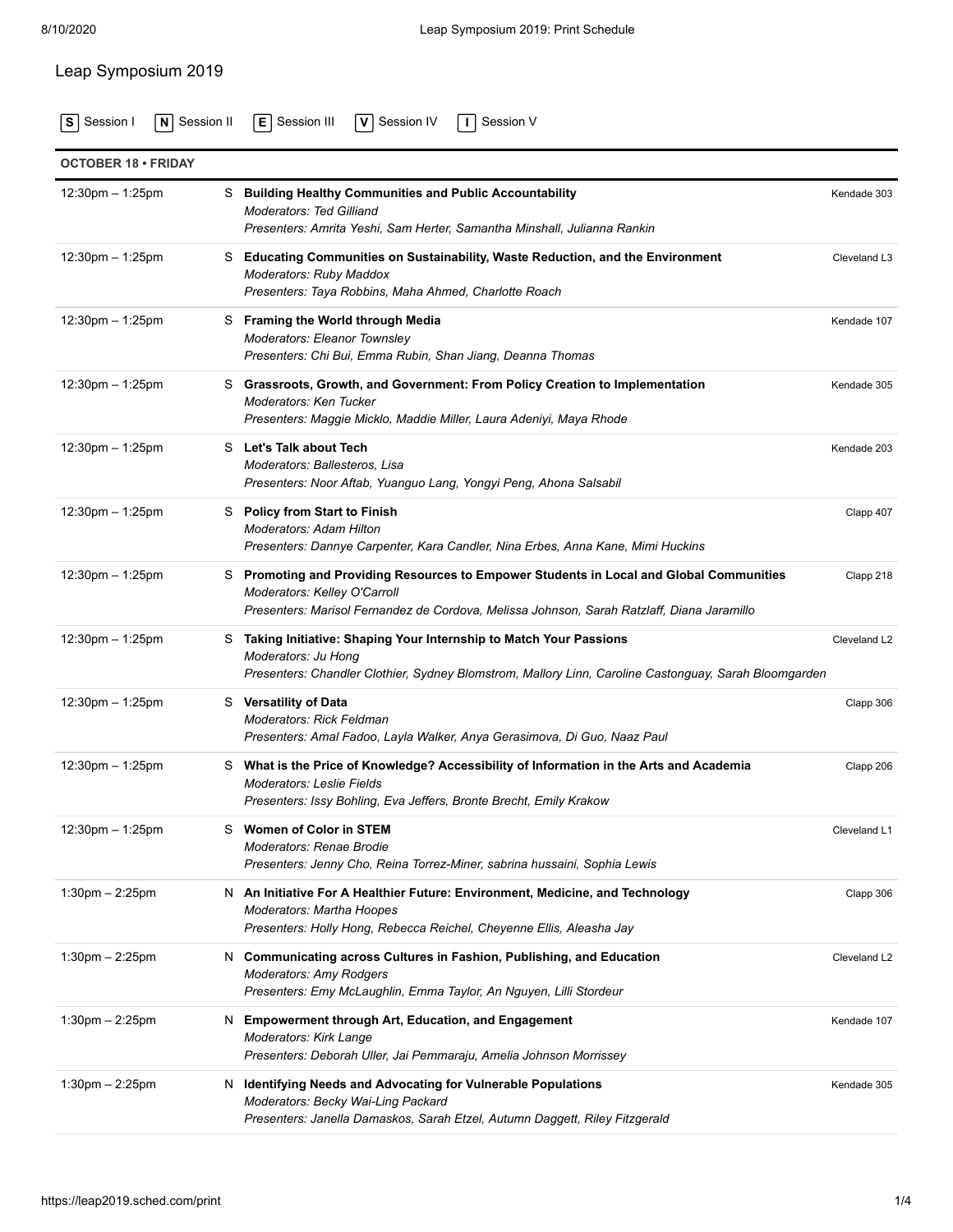| 8/10/2020             | Leap Symposium 2019: Print Schedule                                                                                                                                                                                                    |              |
|-----------------------|----------------------------------------------------------------------------------------------------------------------------------------------------------------------------------------------------------------------------------------|--------------|
| $1:30$ pm $- 2:25$ pm | N Innovation In Education: A Multi-Lens Approach to Learning<br>Moderators: Kelley O'Carroll<br>Presenters: Viola Fei, Megan Walker, Joliet Morrill, Ahlaam Abbasi                                                                     | Kendade 203  |
| $1:30$ pm $- 2:25$ pm | N More than Your Major: Leveraging Your Transferable Skills<br>Moderators: Rick Feldman<br>Presenters: Tianyue Liao, Minh Khuu, Cathy Li, Eva Yuhan Zhan, Minhal Khurshid                                                              | Clapp 407    |
| $1:30$ pm $-2:25$ pm  | N Rights and Representation in Public Policy<br>Moderators: Roshonda Degraffenreid<br>Presenters: Shi Dong, Yiwen Bao, Ashton Bliss, Abigail Oliver                                                                                    | Clapp 218    |
| $1:30$ pm $-2:25$ pm  | N Scientific Exploration: Finding Methods in the Madness<br>Moderators: Jamie Church<br>Presenters: Jane Bannish, Sophie Brill, Rebecca Marsden, Samantha Nemivant                                                                     | Clapp 206    |
| $1:30$ pm $- 2:25$ pm | N Social Media in the Modern Workplace<br><b>Moderators: Hannah Goodwin</b><br>Presenters: Hanye Chen, Evelyn Li, Zoe Heard, Emma Robson                                                                                               | Kendade 303  |
| $1:30$ pm $-2:25$ pm  | <b>Stories behind Data</b><br>N.<br><b>Moderators: Heather Pon-Barry</b><br>Presenters: Angela Cheng, Logi (Jiehui) Luo, Tzujung Hung, Ranjani Ramanathan, Lynn Zhu                                                                    | Cleveland L1 |
| $1:30$ pm $- 2:25$ pm | N The Power of Communication: Supporting Developers, the Visually Impaired, Consumers, and Corporate<br><b>Employees</b><br>Moderators: James Harold<br>Presenters: Lydia Li Zuan Cheah, Macie Grissom, Miel Marwah, Tenzing Tashishar | Cleveland L3 |
| $2:45$ pm $-3:40$ pm  | E Bridging Science, Policy, and Community to Tackle Global Environmental and Health Issues<br><b>Moderators: Maria Gomez</b><br>Presenters: Lilydahn, Kathy Hu, Destiny Treloar, Jiayun Zhong                                          | Kendade 303  |
| $2:45$ pm $-3:40$ pm  | E Community Betterment through Data Analysis<br><b>Moderators: Rick Feldman</b><br>Presenters: Zohar Berman, Sophia Verducci, Samyukta Jadeja, Sara Sarmiento                                                                          | Kendade 203  |
| $2:45$ pm $-3:40$ pm  | E First Times: Researching in an Intergenerational Workplace<br>Moderators: Jennifer Wallace Jacoby<br>Presenters: Carmen Lu, Madi McDermott, Robin Kerr, Lareina Wang                                                                 | Clapp 206    |
| $2:45$ pm $-3:40$ pm  | E From Managerial Economics to Biomedical Sciences: Formulating Careers Through Research<br>Presenters: Craig Woodard, Emily Kellogg, Rachel Mansky, Yi Zhang, Sharon Mai                                                              | Cleveland L1 |
| $2:45$ pm $-3:40$ pm  | Learning from Experience: Perspectives on Teaching from Non-Educational Fields<br>Е.<br><b>Moderators: Holly Hanson</b><br>Presenters: Sophie Jacobs, Maren McKenna, Mikayla Wales, Susannah Lickus                                    | Clapp 218    |
| $2:45$ pm $-3:40$ pm  | E Non-Traditional Internships: Arts for Audiences<br>Moderators: Noah Tuleja<br>Presenters: Sarah Dauer, Sophie Kitch-Peck, Olivia Wrobleski, Statz Tatsumi Saines                                                                     | Kendade 305  |
| $2:45$ pm $-3:40$ pm  | E Taking Mount Holyoke to the World: Building and Imparting Confidence<br>Moderators: Valerie Barr<br>Presenters: Rushna Sukhera, Micaela Pierce, Andrea Gutierrez, Masha Lifshits                                                     | Clapp 407    |
| $2:45$ pm $-3:40$ pm  | E Tech Savvy: Using the Internet for the Creative Process<br>Moderators: Ayca Zayim<br>Presenters: Cynthia Gonzalez, Verity O'Connell, Xinyu Zhang, Shanze Hasan                                                                       | Cleveland L3 |
| $2:45$ pm $-3:40$ pm  | E Translating a Liberal Arts Education into a Career in Business, Tech, and Finance<br><b>Moderators: Timothy Chumley</b><br>Presenters: Nhu Do, Yi Zhou, Jiaxuan Ji, Ngan Tran                                                        | Clapp 306    |
| $2:45$ pm $-3:40$ pm  | E Working for Wild: Supporting and Sustaining our Environment<br><b>Moderators: Thomas Clark</b><br>Presenters: Emi Fleming, Indra Rapinchuk-Souccar, Anna Brabazon, Olive Oswald                                                      | Cleveland L2 |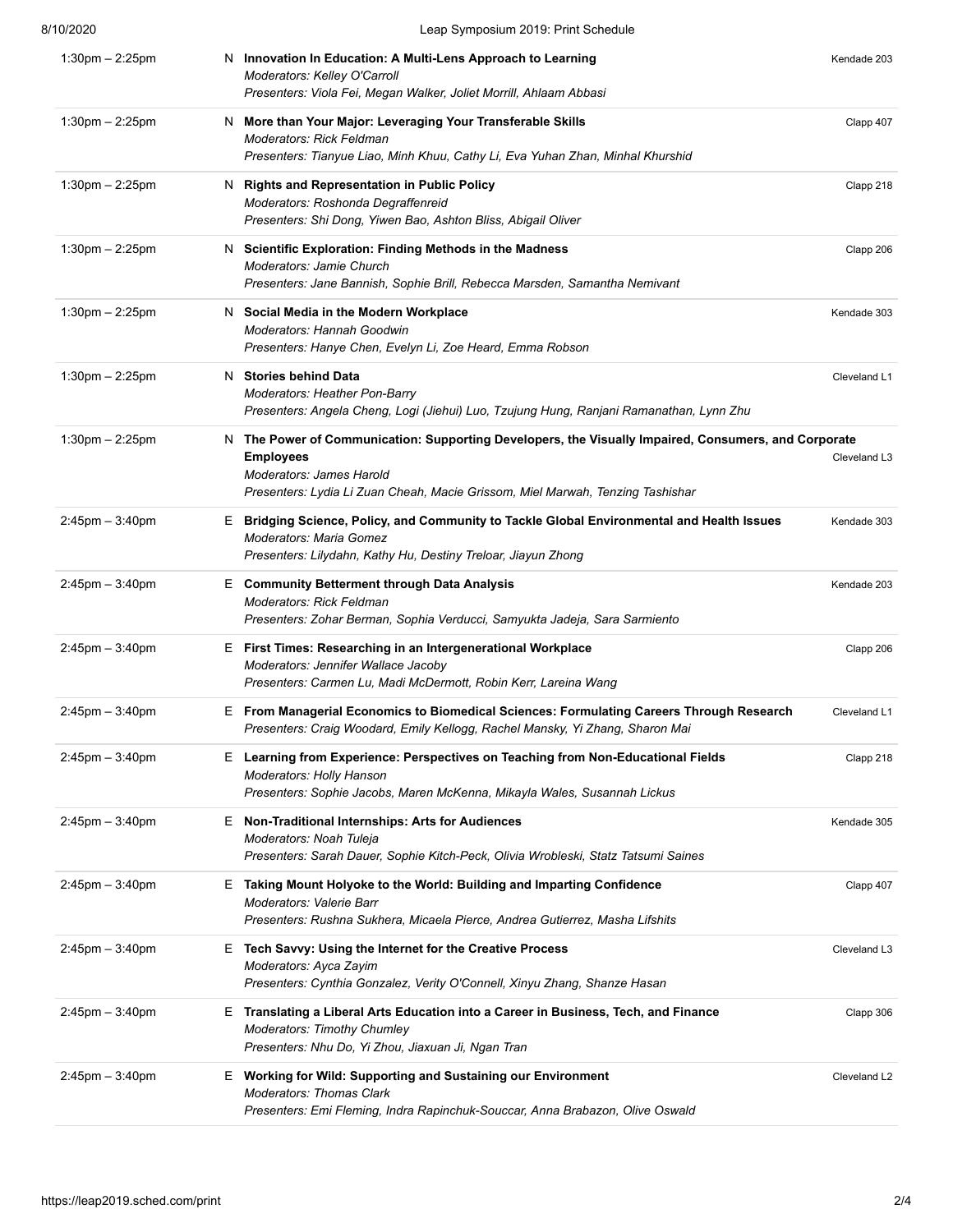| 8/10/2020            | Leap Symposium 2019: Print Schedule                                                                                                                                                                              |              |
|----------------------|------------------------------------------------------------------------------------------------------------------------------------------------------------------------------------------------------------------|--------------|
| $2:45$ pm $-3:40$ pm | E Writing the Rules: Ethics and Viability in Journalism Today<br>Moderators: Eleanor Townsley<br>Presenters: Savannah Harriman-Pote, Emily Pollack, Olivia Marble, Casey Roepke                                  | Kendade 107  |
| $3:45$ pm $-4:40$ pm | V Access for Vulnerable Communities<br>Moderators: Adriana Pitetta<br>Presenters: Katlyn Grover, Natasha Henry, Ambar Mejia-Villagra, Nohelya Zambrano                                                           | Clapp 407    |
| $3:45$ pm $-4:40$ pm | V Adapting to a STEM Environment<br>Moderators: Himali Jayathilake<br>Presenters: pooja kundaje, Olivia Paden, Anna Ryack, Deena Chohan                                                                          | Cleveland L1 |
| $3:45$ pm $-4:40$ pm | V Calm through the Chaos: The Necessity of CS Mentorship in 2019<br>Moderators: Heather Pon-Barry<br>Presenters: Anne-Gail Moreland, Emma Nguyen, Anh Pham, Tiffany Tang                                         | Clapp 218    |
| $3:45$ pm $-4:40$ pm | Circles of Social Sustainability: The Environmental, Cultural, Political and Economic<br>V.<br>Moderators: Satyananda Gabriel<br>Presenters: Savana Wang, Eraj Cantamantu-Koomson, Esther Kim, Helena Littman    | Kendade 107  |
| $3:45$ pm $-4:40$ pm | V Healthcare across Borders<br>Moderators: Katie Lipp<br>Presenters: Alicia Gonzalez, Arina Kazakova, Ileana Fournier                                                                                            | Cleveland L2 |
| $3:45$ pm $-4:40$ pm | ∨ Imagination to Reality: A Taste of the Future<br><b>Moderators: Amy Rodgers</b><br>Presenters: Kayla Bonanno, Lingfei Gao, Madeleine Olson, Fiona Reynolds-Cornell                                             | Clapp 306    |
| $3:45$ pm $-4:40$ pm | V Maximizing Performance & Strategies for Corporations and Startups<br>Moderators: Becky Wai-Ling Packard<br>Presenters: Rehmiyan Khan, Lerato Mashale, Radhika Poddar, Shirley Chen                             | Kendade 305  |
| $3:45$ pm $-4:40$ pm | V Moving into Digital: Journalism and Social Media<br><b>Moderators: Hannah Goodwin</b><br>Presenters: Flori Needle, Morgan Turner, Ahlia Dunn, Camila Le                                                        | Kendade 203  |
| $3:45$ pm $-4:40$ pm | <b>Multi-Dimensional Communication</b><br>V<br><b>Moderators: Esther Castro</b><br>Presenters: Joy Keat, Teah Medellin, Fangqian Xu, Ruiting Huang                                                               | Clapp 206    |
| $3:45$ pm $-4:40$ pm | <b>Objects: From Conception to Conservation</b><br>V.<br>Moderators: Aaron Miller<br>Presenters: Lauren Ferrara, Lila Oren-Dahan, Clare Shaw, Ann Hewitt                                                         | Kendade 303  |
| $3:45$ pm $-4:40$ pm | Shaping: Narrative, Representation & Power in Art and Cultural Memory<br>V<br>Moderators: Kate Singer<br>Presenters: Stephanie Brioukova, Cassie Pawlikowski, Rachel Kim, Emily Roles Fotso                      | Cleveland L3 |
| $4:45$ pm $-5:40$ pm | <b>Dynamix in Social Services</b><br>$\mathbf{I}$<br>Moderators: Karen Jacobus<br>Presenters: Alma Bartnik, Erica Discala, Michelle A Mears-Harry, Christina Cassidy                                             | Kendade 303  |
| $4:45$ pm $-5:40$ pm | <b>Empowering Ourselves and Others through Education</b><br>Moderators: Angelica Castro<br>Presenters: Regina Carey, Emely Minino Soto, Abby McNally, Amirah Winston                                             | Cleveland L2 |
| $4:45$ pm $-5:40$ pm | Engaging Communities: The Complexities of Data, Health, Education and Resources<br><b>Moderators: Rick Feldman</b><br>Presenters: Theodosia Adu-Awuah, Sukhneet Kaur, Tumi Moloto, Tess Tuitoek, Tiyana Mitchell | Cleveland L3 |
| $4:45$ pm $-5:40$ pm | From Learners to Leaders: Confirming Your Professional Path<br>Moderators: Adriana Pitetta<br>Presenters: Abby Watkins, Haluwa Jefwa, Zara Malik, Megan Michaels                                                 | Clapp 306    |
| $4:45$ pm $-5:40$ pm | How Humans Work: Combining Diverse Fields to Better Understand Ourselves<br><b>Moderators: Holly Hanson</b><br>Presenters: Mahin Hasan, Amrita Reddy, Lainie Laronde, Xinyi Wan                                  | Kendade 305  |